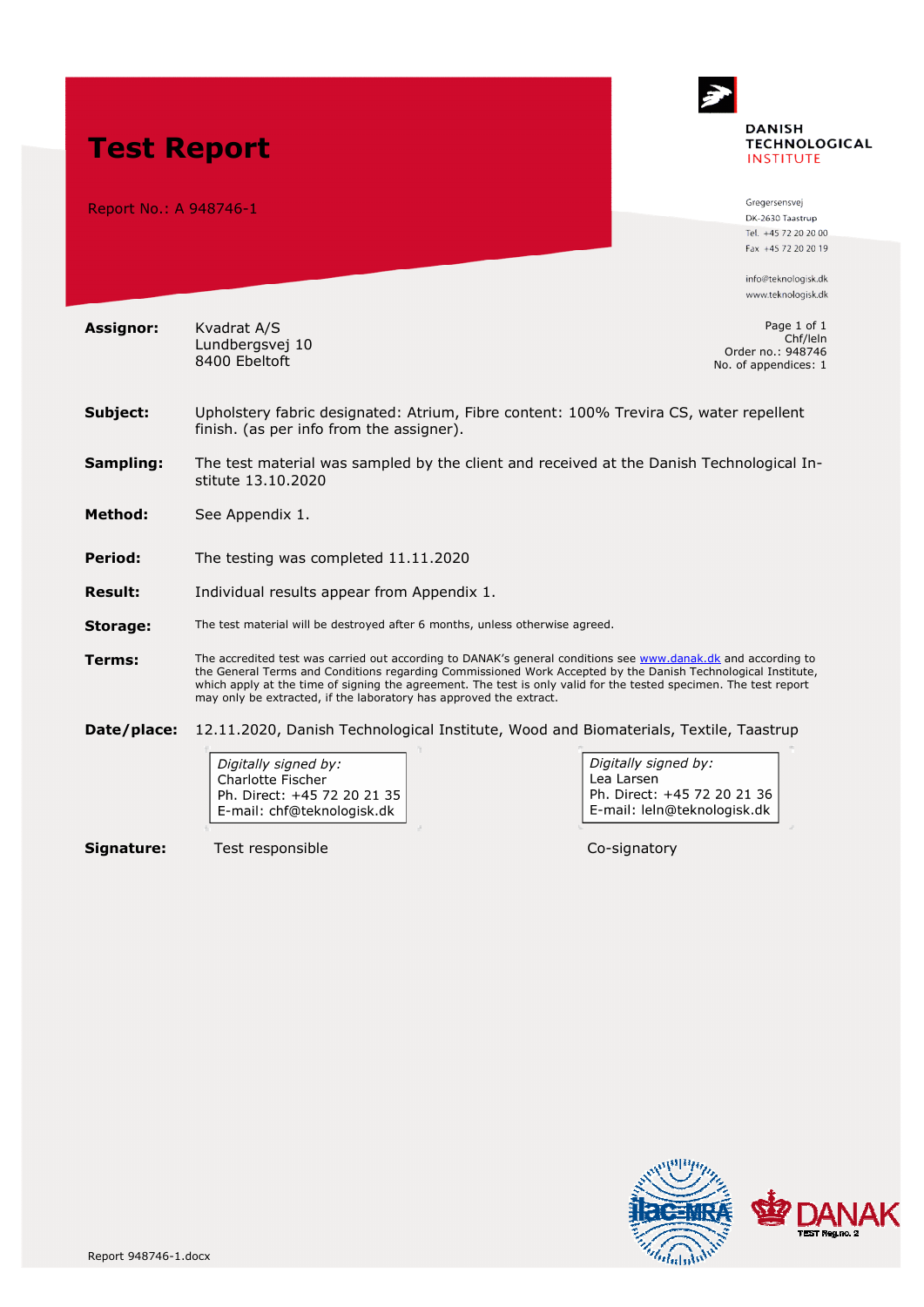Report no.: A 948746-1 Appendix: 1<br>Page: 1 Page: 1 of 4<br>Initials: Chf/lel

Chf/leln

| <b>Test Methods</b>                                                                | <b>Results</b>                                   |  |
|------------------------------------------------------------------------------------|--------------------------------------------------|--|
|                                                                                    |                                                  |  |
| <b>Colour fastness to artificial weathering</b>                                    | 131                                              |  |
| DS/EN ISO 105-B04:1997 Method 2                                                    | 7<br>Colour fastness to weathering:              |  |
| 1-8 scale, 8 best rating                                                           |                                                  |  |
| Test apparatus: Xenotest Alpha                                                     |                                                  |  |
| <b>Colour fastness to artificial weathering</b>                                    | 181                                              |  |
| DS/EN ISO 105-B04:1997 Method 2                                                    | Colour fastness to weathering:<br>7              |  |
| 1-8 scale, 8 best rating                                                           |                                                  |  |
| Test apparatus: Xenotest Alpha                                                     |                                                  |  |
| <b>Colour fastness to artificial weathering</b>                                    | 201                                              |  |
| DS/EN ISO 105-B04:1997 Method 2                                                    | $\overline{7}$<br>Colour fastness to weathering: |  |
| 1-8 scale, 8 best rating                                                           |                                                  |  |
| Test apparatus: Xenotest Alpha                                                     |                                                  |  |
| <b>Colour fastness to artificial weathering</b>                                    | 231                                              |  |
| DS/EN ISO 105-B04:1997 Method 2                                                    | 7<br>Colour fastness to weathering:              |  |
| 1-8 scale, 8 best rating                                                           |                                                  |  |
| Test apparatus: Xenotest Alpha                                                     |                                                  |  |
| <b>Colour fastness to artificial weathering</b>                                    | 241                                              |  |
| DS/EN ISO 105-B04:1997 Method 1                                                    |                                                  |  |
| 1-8 scale, 8 best rating                                                           | Colour fastness to weathering:<br>7              |  |
|                                                                                    |                                                  |  |
| Test apparatus: Xenotest Alpha                                                     |                                                  |  |
| <b>Colour fastness to artificial weathering</b>                                    | 351                                              |  |
| DS/EN ISO 105-B04:1997 Method 2                                                    | $\overline{7}$<br>Colour fastness to weathering: |  |
| 1-8 scale, 8 best rating                                                           |                                                  |  |
| Test apparatus: Xenotest Alpha                                                     |                                                  |  |
| <b>Colour fastness to artificial weathering</b>                                    | 451                                              |  |
| DS/EN ISO 105-B04:1997 Method 2                                                    | 7<br>Colour fastness to weathering:              |  |
| 1-8 scale, 8 best rating                                                           |                                                  |  |
| Test apparatus: Xenotest Alpha                                                     |                                                  |  |
| <b>Colour fastness to artificial weathering</b>                                    | 541                                              |  |
| DS/EN ISO 105-B04:1997 Method 2                                                    | Colour fastness to weathering:<br>7              |  |
| 1-8 scale, 8 best rating                                                           |                                                  |  |
| Test apparatus: Xenotest Alpha                                                     |                                                  |  |
| <b>Colour fastness to artificial weathering</b>                                    | 631                                              |  |
| DS/EN ISO 105-B04:1997 Method 2                                                    | 7<br>Colour fastness to weathering:              |  |
| 1-8 scale, 8 best rating                                                           |                                                  |  |
| Test apparatus: Xenotest Alpha                                                     |                                                  |  |
| <b>Colour fastness to artificial weathering</b>                                    | 701                                              |  |
| DS/EN ISO 105-B04:1997 Method 2                                                    | 7<br>Colour fastness to weathering:              |  |
| 1-8 scale, 8 best rating                                                           |                                                  |  |
| Test apparatus: Xenotest Alpha                                                     |                                                  |  |
| <b>Colour fastness to artificial weathering</b>                                    | 751                                              |  |
| DS/EN ISO 105-B04:1997 Method 2                                                    | Colour fastness to weathering:<br>7              |  |
| 1-8 scale, 8 best rating                                                           |                                                  |  |
| Test apparatus: Xenotest Alpha                                                     |                                                  |  |
|                                                                                    |                                                  |  |
| <b>Colour fastness to artificial weathering</b><br>DS/EN ISO 105-B04:1997 Method 2 | 781                                              |  |
|                                                                                    | 7<br>Colour fastness to weathering:              |  |
| 1-8 scale, 8 best rating                                                           |                                                  |  |
| Test apparatus: Xenotest Alpha                                                     |                                                  |  |
| <b>Colour fastness to artificial weathering</b>                                    | 901                                              |  |
| DS/EN ISO 105-B04:1997 Method 2                                                    | Colour fastness to weathering:<br>7              |  |
| 1-8 scale, 8 best rating                                                           |                                                  |  |
| Test apparatus: Xenotest Alpha                                                     |                                                  |  |
| <b>Colour fastness to artificial weathering</b>                                    | 931                                              |  |
| DS/EN ISO 105-B04:1997 Method 2                                                    | Colour fastness to weathering:<br>7              |  |
| 1-8 scale, 8 best rating                                                           |                                                  |  |
| Test apparatus: Xenotest Alpha                                                     |                                                  |  |

\\localdom.net\TI Folders D01\Organization\C007\\_Opgaver\159\Tekstil\Kvadrat\948746\Report 948746-1.docx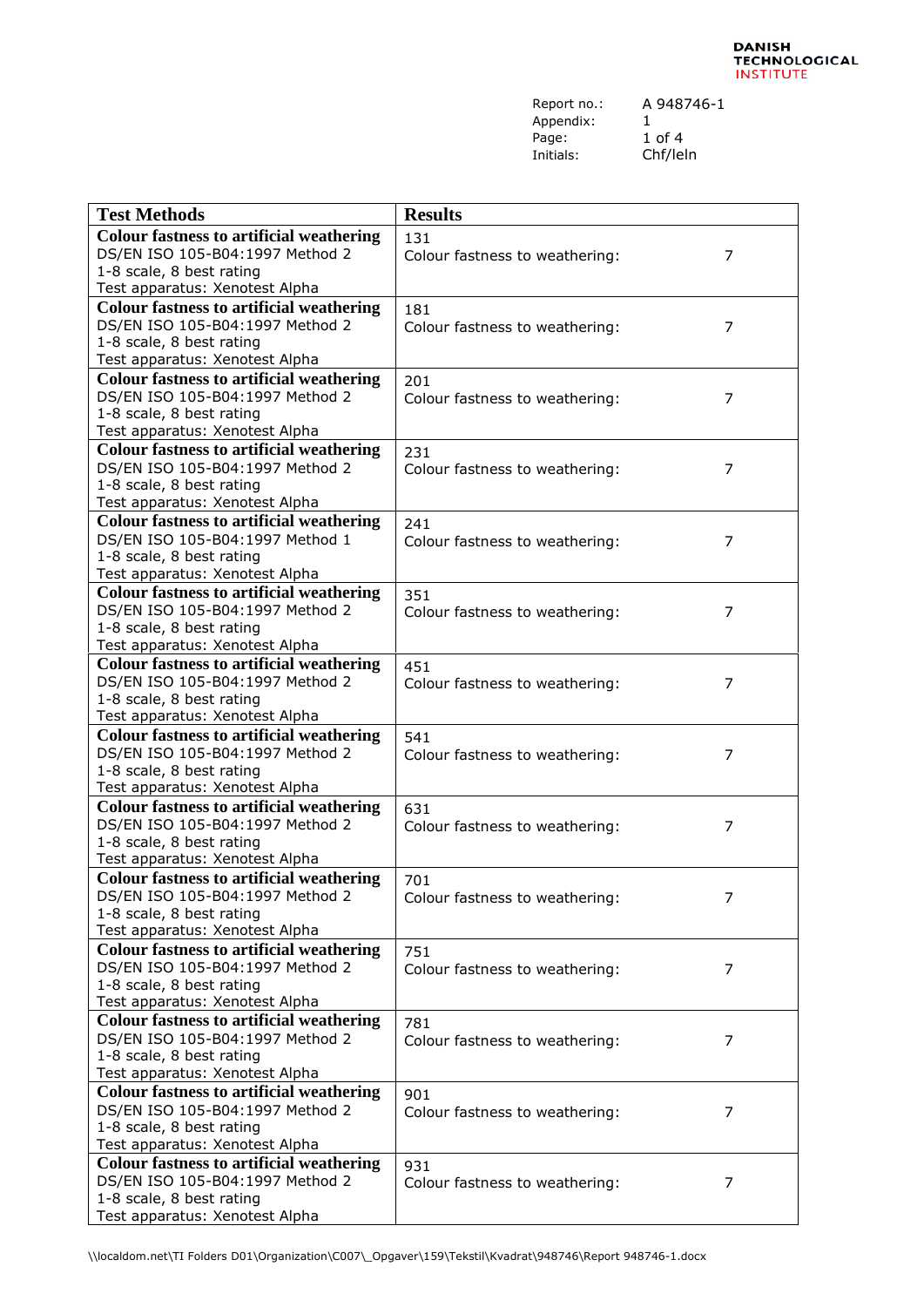Report no.: A 948746-1 Appendix: 1<br>Page: 2 Page: 2 of 4<br>Initials: Chf/lel

Chf/leln

| <b>Test Methods</b>                                         | <b>Results</b>                 |   |
|-------------------------------------------------------------|--------------------------------|---|
| <b>Colour fastness to artificial weathering</b>             | 951                            |   |
| DS/EN ISO 105-B04:1997 Method 2                             | Colour fastness to weathering: | 7 |
| 1-8 scale, 8 best rating                                    |                                |   |
| Test apparatus: Xenotest Alpha                              |                                |   |
| <b>Colour fastness to artificial weathering</b>             | 981                            |   |
| DS/EN ISO 105-B04:1997 Method 2                             | Colour fastness to weathering: | 7 |
| 1-8 scale, 8 best rating                                    |                                |   |
| Test apparatus: Xenotest Alpha                              |                                |   |
| <b>Colour fastness to artificial light</b>                  | 131                            |   |
| DS/EN ISO 105:B02:2014                                      | Colour fastness:               | 7 |
| Method 2                                                    |                                |   |
| 1-8 scale, 8 best rating                                    |                                |   |
| Normal conditions                                           |                                |   |
| Apparatus: Atlas Ci4000 Xenon Weather-                      |                                |   |
| Ometer                                                      |                                |   |
| <b>Colour fastness to artificial light</b>                  | 181                            |   |
| DS/EN ISO 105:B02:2014                                      | Colour fastness:               | 7 |
| Method 2                                                    |                                |   |
| 1-8 scale, 8 best rating                                    |                                |   |
| Normal conditions                                           |                                |   |
| Apparatus: Atlas Ci4000 Xenon Weather-                      |                                |   |
| Ometer                                                      |                                |   |
| <b>Colour fastness to artificial light</b>                  | 201                            |   |
| DS/EN ISO 105:B02:2014                                      | Colour fastness:               | 7 |
| Method 2                                                    |                                |   |
| 1-8 scale, 8 best rating                                    |                                |   |
| Normal conditions                                           |                                |   |
| Apparatus: Atlas Ci4000 Xenon Weather-                      |                                |   |
| Ometer                                                      |                                |   |
| <b>Colour fastness to artificial light</b>                  | 231                            |   |
| DS/EN ISO 105:B02:2014                                      | Colour fastness:               | 7 |
| Method 2                                                    |                                |   |
| 1-8 scale, 8 best rating                                    |                                |   |
| Normal conditions<br>Apparatus: Atlas Ci4000 Xenon Weather- |                                |   |
| Ometer                                                      |                                |   |
| <b>Colour fastness to artificial light</b>                  | 241                            |   |
| DS/EN ISO 105:B02:2014                                      |                                |   |
| Method 2                                                    | Colour fastness:               | 7 |
| 1-8 scale, 8 best rating                                    |                                |   |
| Normal conditions                                           |                                |   |
| Apparatus: Atlas Ci4000 Xenon Weather-                      |                                |   |
| Ometer                                                      |                                |   |
| <b>Colour fastness to artificial light</b>                  | 351                            |   |
| DS/EN ISO 105:B02:2014                                      | Colour fastness:               | 7 |
| Method 2                                                    |                                |   |
| 1-8 scale, 8 best rating                                    |                                |   |
| Normal conditions                                           |                                |   |
| Apparatus: Atlas Ci4000 Xenon Weather-                      |                                |   |
| Ometer                                                      |                                |   |
| <b>Colour fastness to artificial light</b>                  | 451                            |   |
| DS/EN ISO 105:B02:2014                                      | Colour fastness:               | 7 |
| Method 2                                                    |                                |   |
| 1-8 scale, 8 best rating                                    |                                |   |
| Normal conditions                                           |                                |   |
| Apparatus: Atlas Ci4000 Xenon Weather-                      |                                |   |
| Ometer                                                      |                                |   |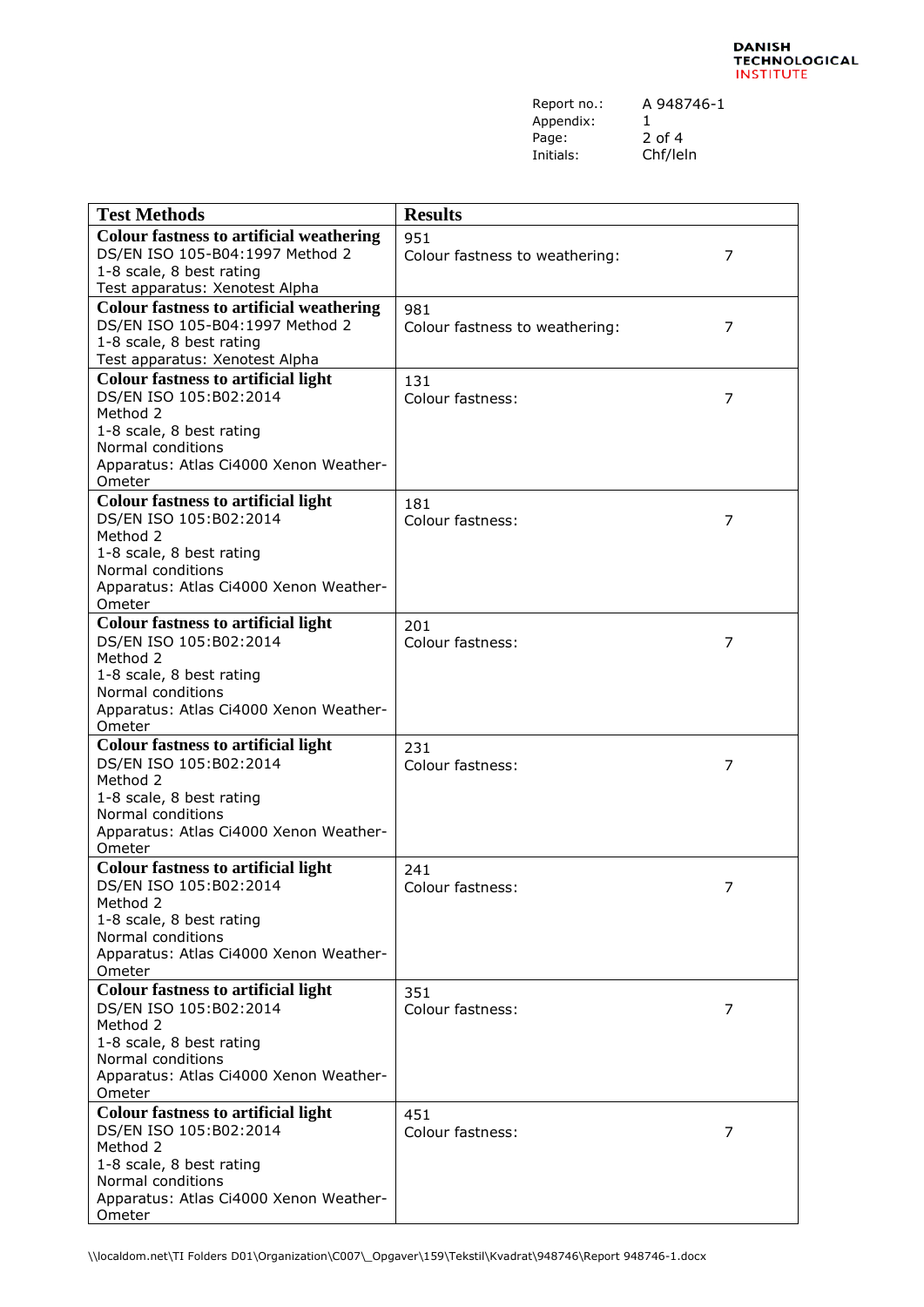| Report no.: | А |
|-------------|---|
| Appendix:   | 1 |
| Page:       | 3 |
| Initials:   |   |

A 948746-1 3 of 4 Chf/leln

| <b>Test Methods</b>                           | <b>Results</b>   |         |
|-----------------------------------------------|------------------|---------|
| <b>Colour fastness to artificial light</b>    | 541              |         |
| DS/EN ISO 105:B02:2014                        | Colour fastness: | $6 - 7$ |
| Method 2                                      |                  |         |
| 1-8 scale, 8 best rating                      |                  |         |
| Normal conditions                             |                  |         |
| Apparatus: Atlas Ci4000 Xenon Weather-        |                  |         |
| Ometer                                        |                  |         |
| <b>Colour fastness to artificial light</b>    | 631              |         |
| DS/EN ISO 105:B02:2014                        | Colour fastness: | 7       |
| Method 2                                      |                  |         |
| 1-8 scale, 8 best rating                      |                  |         |
| Normal conditions                             |                  |         |
| Apparatus: Atlas Ci4000 Xenon Weather-        |                  |         |
| Ometer                                        |                  |         |
| <b>Colour fastness to artificial light</b>    | 701              |         |
| DS/EN ISO 105:B02:2014                        | Colour fastness: | 7       |
| Method 2                                      |                  |         |
| 1-8 scale, 8 best rating<br>Normal conditions |                  |         |
| Apparatus: Atlas Ci4000 Xenon Weather-        |                  |         |
| Ometer                                        |                  |         |
| <b>Colour fastness to artificial light</b>    | 751              |         |
| DS/EN ISO 105:B02:2014                        | Colour fastness: | 7       |
| Method 2                                      |                  |         |
| 1-8 scale, 8 best rating                      |                  |         |
| Normal conditions                             |                  |         |
| Apparatus: Atlas Ci4000 Xenon Weather-        |                  |         |
| Ometer                                        |                  |         |
| <b>Colour fastness to artificial light</b>    | 781              |         |
| DS/EN ISO 105:B02:2014                        | Colour fastness: | 7       |
| Method 2                                      |                  |         |
| 1-8 scale, 8 best rating<br>Normal conditions |                  |         |
| Apparatus: Atlas Ci4000 Xenon Weather-        |                  |         |
| Ometer                                        |                  |         |
| <b>Colour fastness to artificial light</b>    | 901              |         |
| DS/EN ISO 105:B02:2014                        | Colour fastness: | 7       |
| Method 2                                      |                  |         |
| 1-8 scale, 8 best rating                      |                  |         |
| Normal conditions                             |                  |         |
| Apparatus: Atlas Ci4000 Xenon Weather-        |                  |         |
| Ometer                                        |                  |         |
| <b>Colour fastness to artificial light</b>    | 931              |         |
| DS/EN ISO 105:B02:2014                        | Colour fastness: | 7       |
| Method 2<br>1-8 scale, 8 best rating          |                  |         |
| Normal conditions                             |                  |         |
| Apparatus: Atlas Ci4000 Xenon Weather-        |                  |         |
| Ometer                                        |                  |         |
| <b>Colour fastness to artificial light</b>    | 951              |         |
| DS/EN ISO 105:B02:2014                        | Colour fastness: | 7       |
| Method 2                                      |                  |         |
| 1-8 scale, 8 best rating                      |                  |         |
| Normal conditions                             |                  |         |
| Apparatus: Atlas Ci4000 Xenon Weather-        |                  |         |
| Ometer                                        |                  |         |